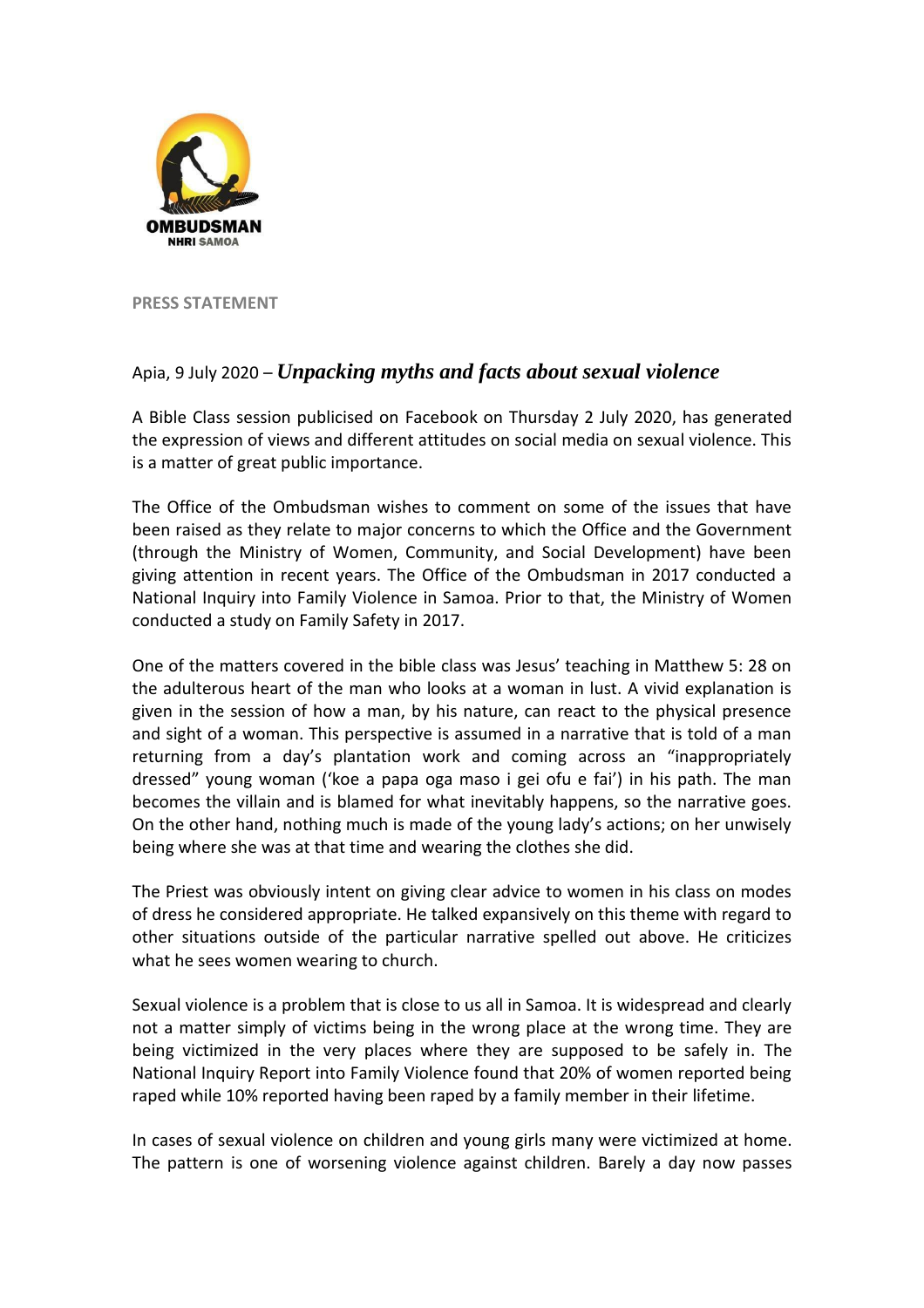without a report of sexual violence or acts done on young girls at the hands of perpetrators they know.

It needs to be made quite clear that responsibility for these hideous acts lie with the perpetrators and **should never** be palmed off onto the victims of the crimes. No woman or child wants to be sexually abused and the psychological and physical impact can be devastating and lifelong. For the most part there is self-blame, shame, and guilt.

A young girl child cannot give consent for sexual activity and cannot be held responsible for any sexual acts performed on her. Blame falls squarely on the child abuser and other perpetrators of violence against women. There must be no ambiguity on this point in society's attitude towards these vile activities if we are to make headway in battling the unprecedented upsurge we are witnessing in their occurrence around us. Shifting blame onto the victim in any way serves to let abusers off the hook.

When, instead of fostering no-tolerance of sexual violence, society views victims also to have a role in these acts, and deserving of censure for what they wear or where they go, we need to ask what it is that we are thereby teaching our children, and our boys in particular. Are we teaching them that wearing revealing clothes is an invitation to rape? Are we teaching them that women who are out late deserve to be raped?

For public awareness and education, the Office shares below important facts on sexual violence and on some commonly held myths.

Sexual violence is an act of a sexual nature where one person has not given consent.

Not giving consent means not giving your permission for something to happen, either explicitly (by saying 'no') or implicitly (through body language which indicates that you are not interested).

Sexual violence is a crime and should be reported to Police.

**Myth 1: Dressing a certain way, being out late, or drinking alcohol means that you are asking for it.**

**Fact:** The clothes a person wears, or the alcohol they drink or the place they are at, do not show that they want to engage in sexual acts with another person. Consent to have sex has to be communicated directly. Where you are, or your clothing is never an invitation for rape. The offender is ultimately responsible for the assault. Women are victims of sexual violence even in countries of the Middle East where it is compulsory for women to be fully covered by their clothing. This myth distorts the truth by shifting blame away from the offender and onto the victim.